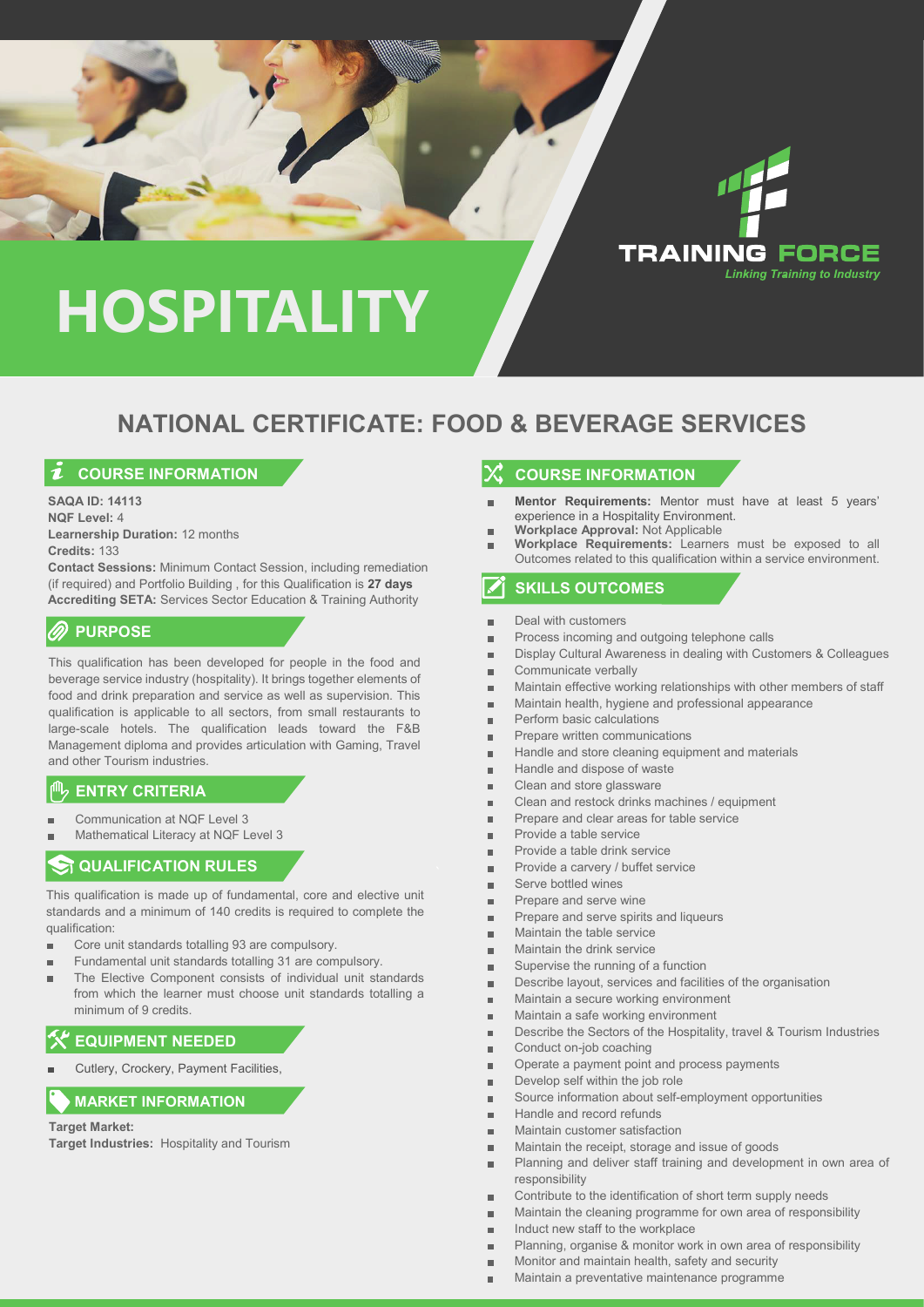

## **C** GENERAL INFORMATION



**Credit Accumulation Transfer (CAT):** CAT exemption is only applicable to approved learners. Approved learners will have reduced contact days. Learners who do not meet the CAT requirements will be required to complete Part 1 and Part 2 of every Cluster.

**Recognition of Prior Learning (RPL):** RPL is not available for this qualification



**FISA Requirements:** Final Integrated Summative Assessment is requirement for the successful completion of this learnership.



**Training Methodology:** This learnership is available on UHub

**UNIT STANDARDS**

#### **Cluster 1 – Hospitality Operations**

| <b>Outcome</b> | <b>SAQA ID</b> | Name of Unit Standard                                                  | <b>Credits</b> |
|----------------|----------------|------------------------------------------------------------------------|----------------|
| Core           | 7801           | Describe the sectors of the Hospitality, Travel and Tourism Industries |                |
| Core           | 7793           | Describe layout, services and facilities of the organisation           |                |
| Fundamental    | 11235          | Maintain effective working relationships with other members of staff   |                |
| Core           | 7827           | Source information about self-employment opportunities                 |                |
| Elective       | 7815           | Apply for job or work experience placement                             | ◠              |
| Core           | 7821           | Develop self within the job role                                       |                |

 $\blacksquare$ **Recommended training days for Cluster 1 2 days**

#### **Cluster 2 (Part 1) – Business Communication**

| <b>Outcome</b> | <b>SAQA ID</b> | Name of Unit Standard                            | <b>Credits</b> |
|----------------|----------------|--------------------------------------------------|----------------|
| Core           | 7839           | Maintain the receipt, storage and issue of goods |                |

**Recommended training days for Cluster 2 part 1 is 1 day**  $\blacksquare$ 

#### **Cluster 2 (Part 2) – Business Communication – Credit Accumulation Transfer is applicable to the highlighted unit standards below**

| <b>Outcome</b> | <b>SAQA ID</b> | Name of Unit Standard                         | <b>Credits</b> |
|----------------|----------------|-----------------------------------------------|----------------|
| Fundamental    | 7822           | Prepare written communications                |                |
| Fundamental    | 7794           | Communicate verbally                          |                |
| Fundamental    | 7790           | Process incoming and outgoing telephone calls |                |

**Recommended training days for Cluster 2 part 2 is 3 days**  $\blacksquare$ 

#### **Cluster 3 (Part1 )– Finance in the Workplace**

| <b>Outcome</b> | <b>SAQA ID</b> | Name of Unit Standard     | Credits |
|----------------|----------------|---------------------------|---------|
| Core           | 7829           | Handle and record Refunds |         |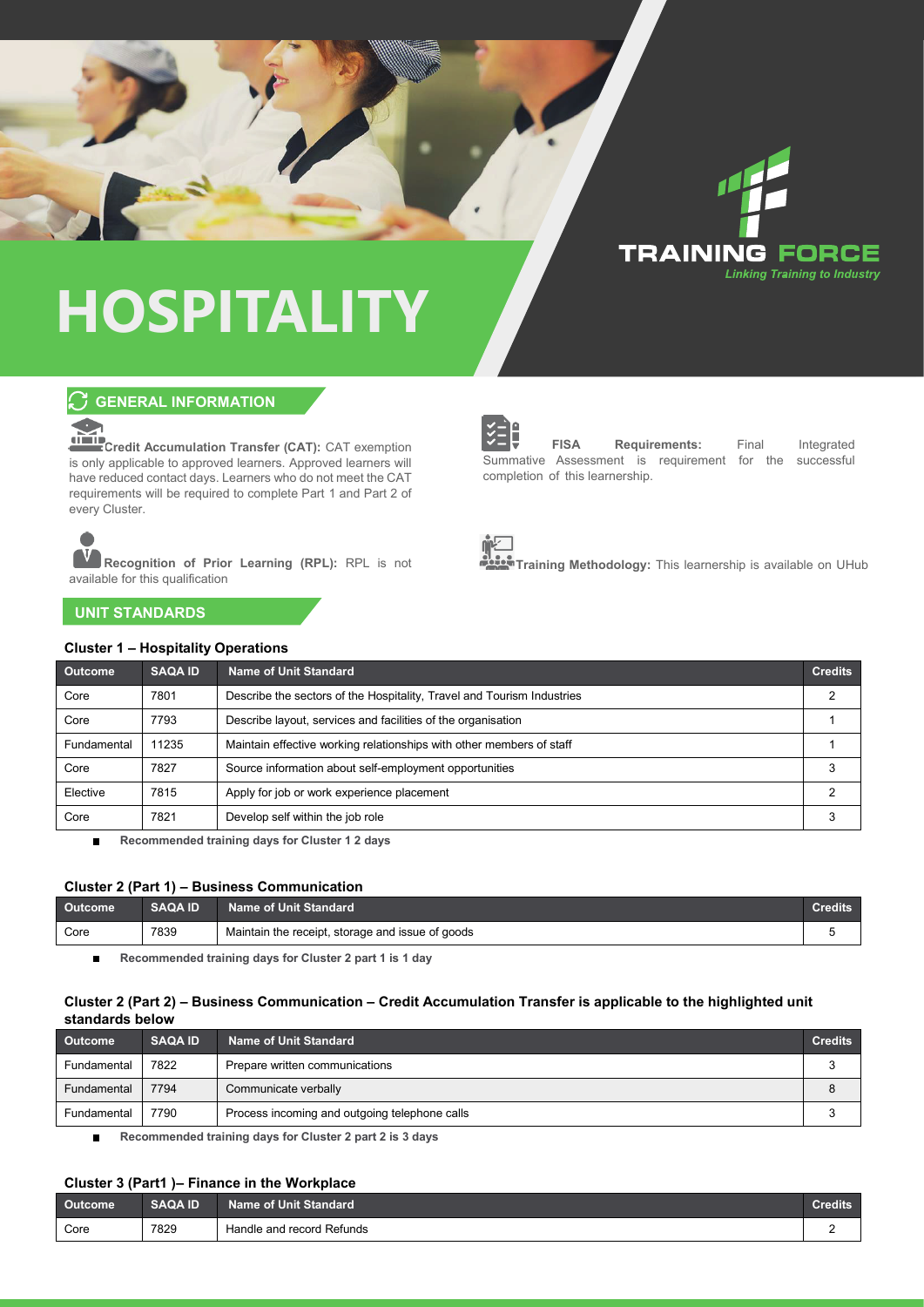

| Core | 7820 | Operate a payment point and process payments            |  |
|------|------|---------------------------------------------------------|--|
|      |      | Recommended training days for Cluster 3 part 1 is 1 day |  |

#### **Cluster 3 (Part 2) – Finance in the Workplace – Credit Accumulation Transfer is applicable to the highlighted unit standards below**

| <b>Outcome</b> | <b>SAQA ID</b> | <b>Name of Unit Standard</b>  | <b>Credits</b> |
|----------------|----------------|-------------------------------|----------------|
| Fundamental    | 7812           | Performing Basic Calculations |                |

**Recommended training days for Cluster 3 part 2 is 0.5 days** п

#### **Cluster 4 (Part 1) – Maintaining Working Environment**

| <b>Outcome</b> | <b>SAQA ID</b> | <b>Name of Unit Standard</b>                                   | <b>Credits</b> |
|----------------|----------------|----------------------------------------------------------------|----------------|
| Core           | 7846           | Maintain the cleaning programme for own area of responsibility | ◠              |
| Core           | 7612           | Handle and dispose of waste                                    |                |
| Core           | 7868           | Monitor and maintain health, safety and security               |                |
| Core           | 7796           | Maintain a secure working environment                          |                |
| Core           | 7799           | Maintain a safe working environment                            |                |
| Core           | 7869           | Maintain a preventative maintenance program                    |                |

 $\blacksquare$ **Recommended training days for Cluster 4 part 1 is 3 days**

#### **Cluster 4 (Part 2) – Maintaining Working Environment – Credit Accumulation Transfer is applicable to the highlighted unit standards below**

| <b>Outcome</b> | <b>SAQA ID</b> | <b>Name of Unit Standard</b>                           | Credits |
|----------------|----------------|--------------------------------------------------------|---------|
| Fundamental    | 7800           | Maintain health, hygiene and a professional appearance |         |

**Recommended training days for Cluster 4 part 1 is 0.5 days**  $\blacksquare$ 

#### **Cluster 5 (Part 1) – Customer Service**

| <b>come</b> | <b>SAQA ID</b> | Standard<br>Unit :<br>Name<br>ют   | edits |
|-------------|----------------|------------------------------------|-------|
| Core        | 7836<br>.      | ∵customer satisfaction.<br>Monitor |       |

**Recommended training days for Cluster 5 part 1 is 0.5 days**  $\blacksquare$ 

#### **Cluster 5 (Part 2) – Customer Service – Credit Accumulation Transfer is applicable to the highlighted unit standards below**

| <b>Outcome</b> | <b>SAQA ID</b> | Name of Unit Standard                                               | <b>Credits</b> |
|----------------|----------------|---------------------------------------------------------------------|----------------|
| Fundamental    | 7789           | Provide customer service                                            |                |
| Fundamental    | 7791           | Display cultural awareness in dealing with customers and colleagues |                |
|                |                |                                                                     |                |

**Recommended training days for Cluster 5 part 1 is 2 days**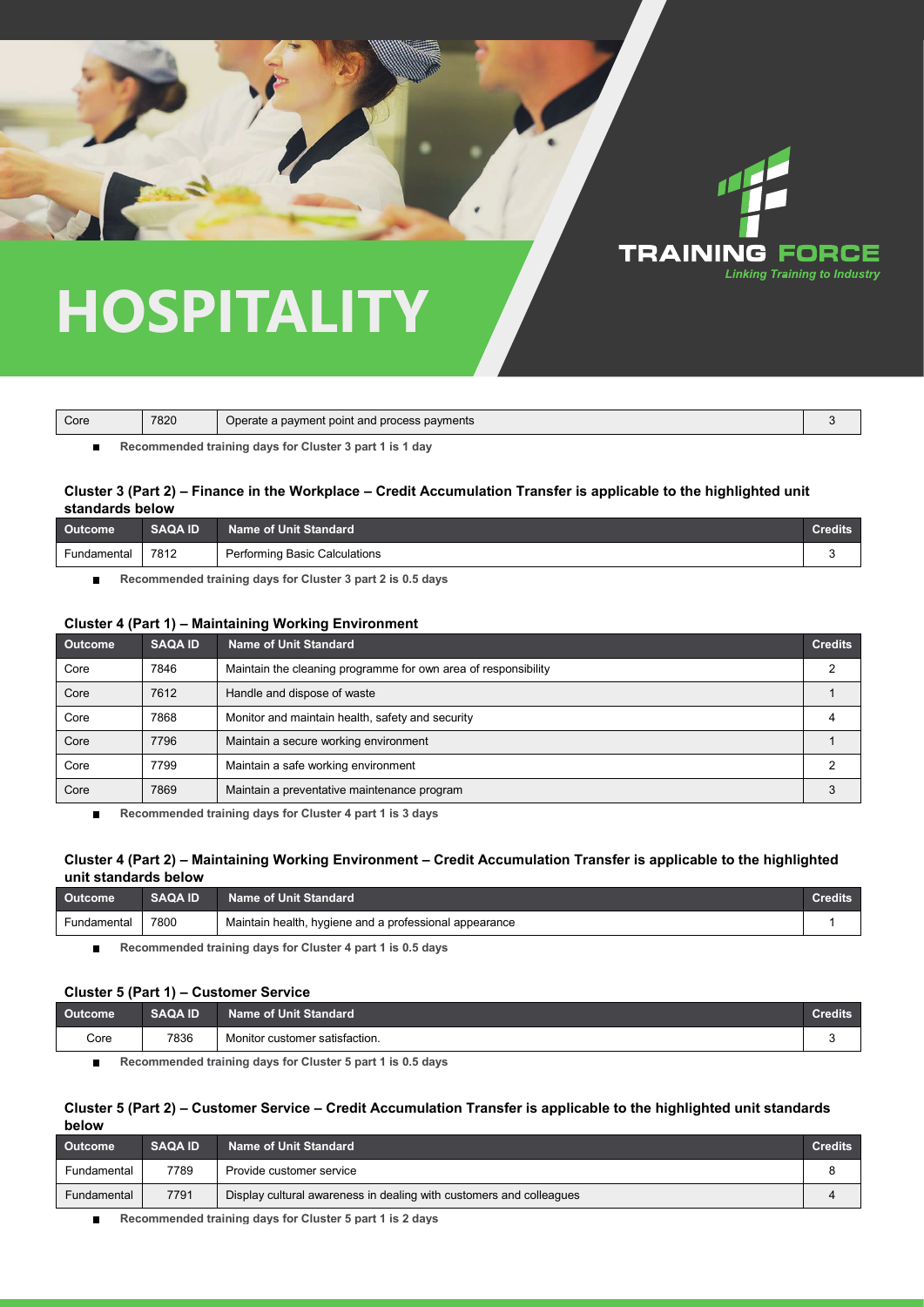

#### **Cluster 6 – Housekeeping ServicesCommunication Skills**

| Outcome <sup>1</sup> | <b>SAQA ID</b> | Name of Unit Standard                             | Credits |
|----------------------|----------------|---------------------------------------------------|---------|
| Core                 | 7608           | Handle and store cleaning equipment and materials |         |

 $\blacksquare$ **Recommended training days for Cluster 6 is 0.5 days**

#### **Cluster 7 – Supervise Table Areas**

| Outcome  | <b>SAQA ID</b> | <b>Name of Unit Standard</b>                | <b>Credits</b> |
|----------|----------------|---------------------------------------------|----------------|
| Core     | 7735           | Clean and store glassware                   |                |
| Elective | 7734           | Prepare and clear areas for drinks service  |                |
| Core     | 7738           | Clean and restock drinks machines/equipment |                |
| Core     | 7750           | Serve bottled wines                         | 3              |
| Elective | 7753           | Prepare and serve cocktails                 |                |
| Core     | 7773           | Prepare and serve spirits and liqueurs      | 5              |
| Core     | 7778           | Maintain the drink service                  | 4              |
| Core     | 7769           | Recommend, present and serve wines          | 6              |

 $\blacksquare$ **Recommended training days for Cluster 7 is 5 days**

#### **Cluster 8 – Food and Beverage Services**

| Outcome  | <b>SAQA ID</b> | <b>Name of Unit Standard</b>              | <b>Credits</b> |
|----------|----------------|-------------------------------------------|----------------|
| Core     | 7776           | Maintain the table service                | 5              |
| Core     | 7780           | Supervise the running of a function       |                |
| Core     | 7740           | Prepare and clear areas for table service |                |
| Core     | 7742           | Provide a table service                   | $\overline{2}$ |
| Core     | 7744           | Provide a table drink service             | 4              |
| Core     | 7745           | Provide a carvery / buffet service        | $\mathcal{P}$  |
| Elective | 7739           | Prepare service and clear function rooms  | 2              |
| Elective | 7747           | Provide a silver service                  | 2              |

**Recommended training days for Cluster 8 is 5 days**  $\blacksquare$